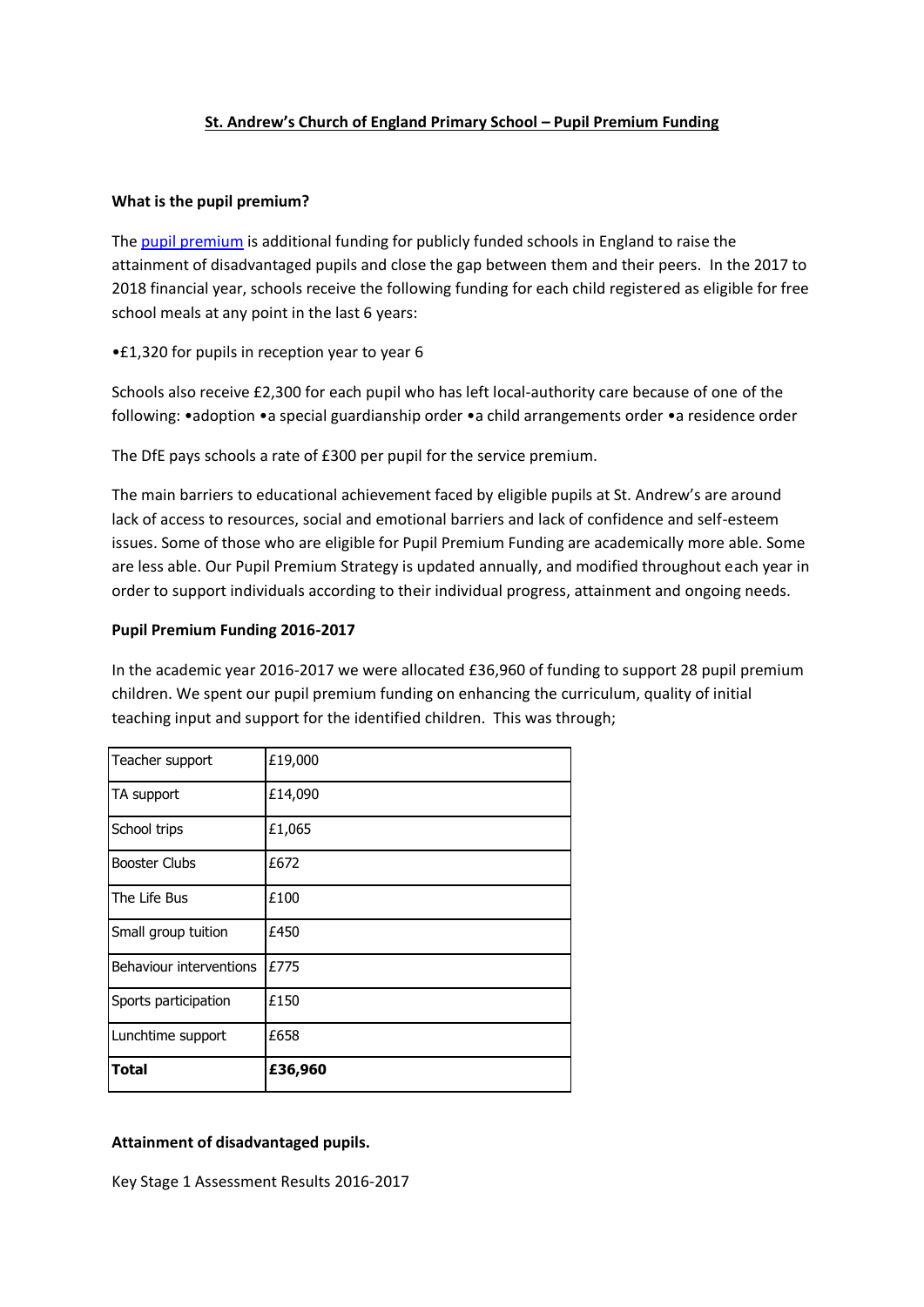Pupils achieving the Expected Level and above

|                               | Reading | Writing | Maths |
|-------------------------------|---------|---------|-------|
| Pupil premium children        | 57%     | 43%     | 57%   |
| Non-pupil premium<br>children | 74%     | 65%     | 70%   |
| All children                  | 70%     | 60%     | 67%   |

Pupils achieving at Greater Depth

|                               | Reading | Writing | <b>Maths</b> |
|-------------------------------|---------|---------|--------------|
| Pupil premium children        | 14%     | 14%     | 14%          |
| Non-pupil premium<br>children | 30%     | 9%      | 30%          |
| All children                  | 27%     | 10%     | 27%          |

Key Stage 2 Assessment Results 2016-2017

Pupils achieving the Expected Level or above

|                               | Reading | Writing | <b>Maths</b> | Maths, Reading<br>and Writing<br>Combined | Grammar,<br>Punctuation<br>and Spelling |
|-------------------------------|---------|---------|--------------|-------------------------------------------|-----------------------------------------|
| Pupil premium children        | 83%     | 17%     | 67%          | 0%                                        | 100%                                    |
| Non-pupil premium<br>children | 65%     | 43%     | 67%          | 41%                                       | 75%                                     |
| All children                  | 66%     | 37%     | 66%          | 33%                                       | 77%                                     |

# Pupils achieving at Greater Depth

|                               | Reading | Writing | Maths | Maths, Reading<br>and Writing<br>Combined | Grammar,<br>Punctuation<br>and Spelling |
|-------------------------------|---------|---------|-------|-------------------------------------------|-----------------------------------------|
| Pupil premium children        | 0%      | 0%      | 0%    | 0%                                        | 0%                                      |
| Non-pupil premium<br>children | 30%     | 0%      | 14%   | 0%                                        | 33%                                     |
| All children                  | 20%     | 0%      | 11%   | 0%                                        | 26%                                     |

This clearly shows that Pupil Premium children have performed better in Reading than non-Pupil Premium and equally as well in Maths. Pupil Premium children have performed better in Grammar, Punctuation and Spelling than non-Pupil Premium children.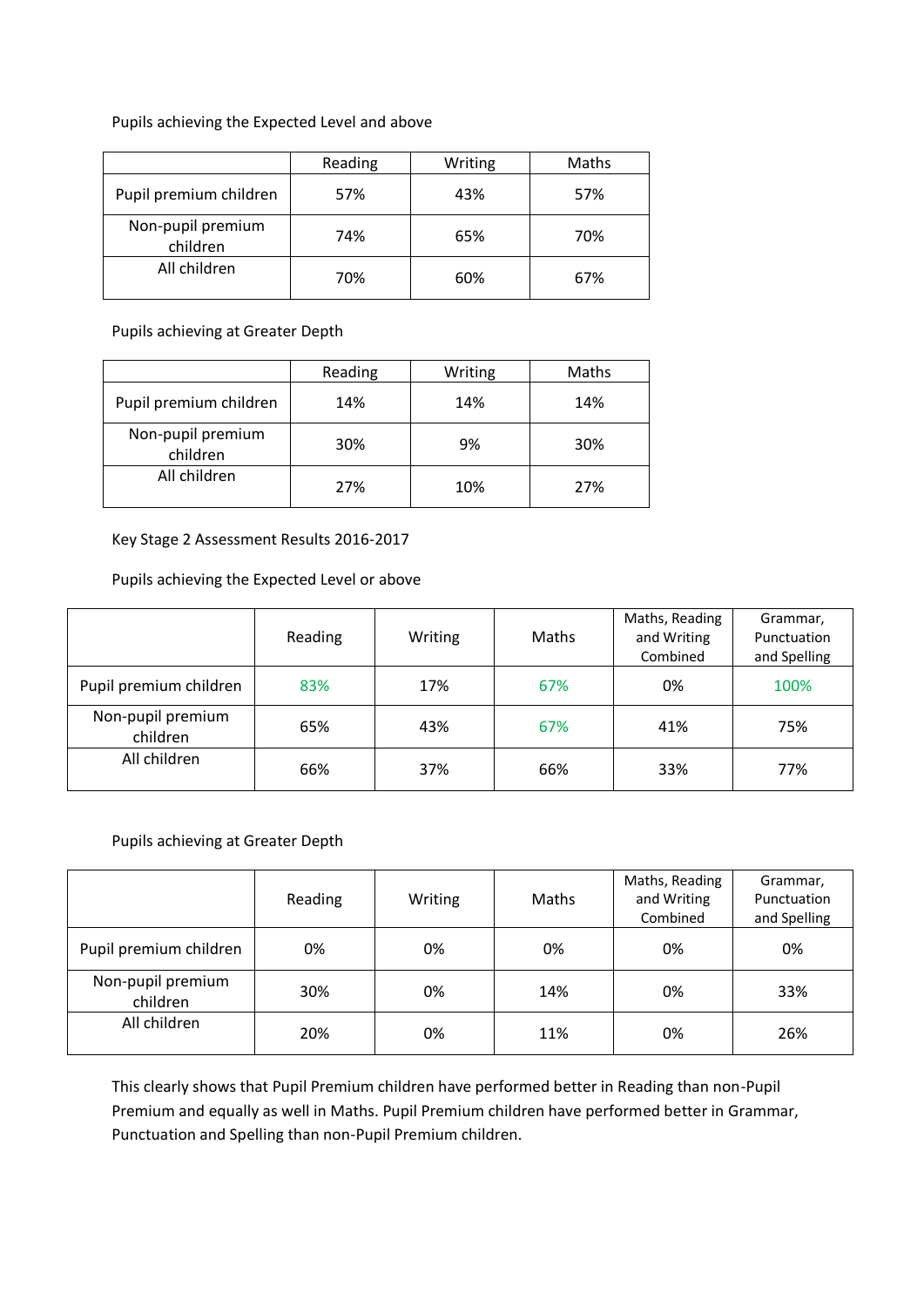#### **Monitoring and evaluation**

The impact of many of the interventions and the spending of the Pupil Premium funding can be seen in the attainment information. Further implications are for the attainment of the more able children who are eligible for the funding, and in terms of enabling more children to achieve Greater Depth in all areas. All teaching staff will track and monitor closely the amount of additional support given to all disadvantaged pupils. Adjustments to the way the money is spent will be made according to the needs of the children and the impact of different interventions and programmes of support. This will be analysed alongside the levels of attainment and progress of all disadvantaged pupils in the end of year assessments, overseen by the Senior Leadership Team. The Head Teacher will work alongside the Finance Officer and the Governing Body to ensure the Pupil Premium funding is ring-fenced and spent according to need.

# **Pupil Premium Allocation for 2017-2018**

For the academic year 2017-2018, we have been allocated £42,240 of funding to support our pupil premium children.

This accounts for 32 children on roll, who are eligible for the pupil premium grant. This represents 15% of the whole school.

### **Intended spending of pupil premium 2017-2018**

All school staff have analysed the barriers to learning and potential needs for all of the children who are eligible for the pupil premium grant. The funding will be spent on providing directed time and quality interventions for each child, as well as supporting children and their families with school trips, sports participation, clubs and activities, equipment and resources, and in the future we hope to be able to offer a breakfast club.

# **Proposed spending for 2017-2018**

| <b>Trips/Activities</b><br><b>Total</b> | £1,120<br>£42,240 |
|-----------------------------------------|-------------------|
| Extended schools                        | £1,120            |
| Resources/Equipment                     | £4,000            |
| <b>Targeted Interventions</b>           | £4,000            |
| TA support                              | £15,000           |
| Teacher support                         | £17,000           |

# **Financial Summary 2017 – 2018**

35 children received specific, targeted interventions owing to the fact that they were eligible for Pupil Premium Funding; either as FSM Ever 6, previously LAC, Service Children or EYPP. At the end of the financial year the summary of pupil premium expenditure is as follows;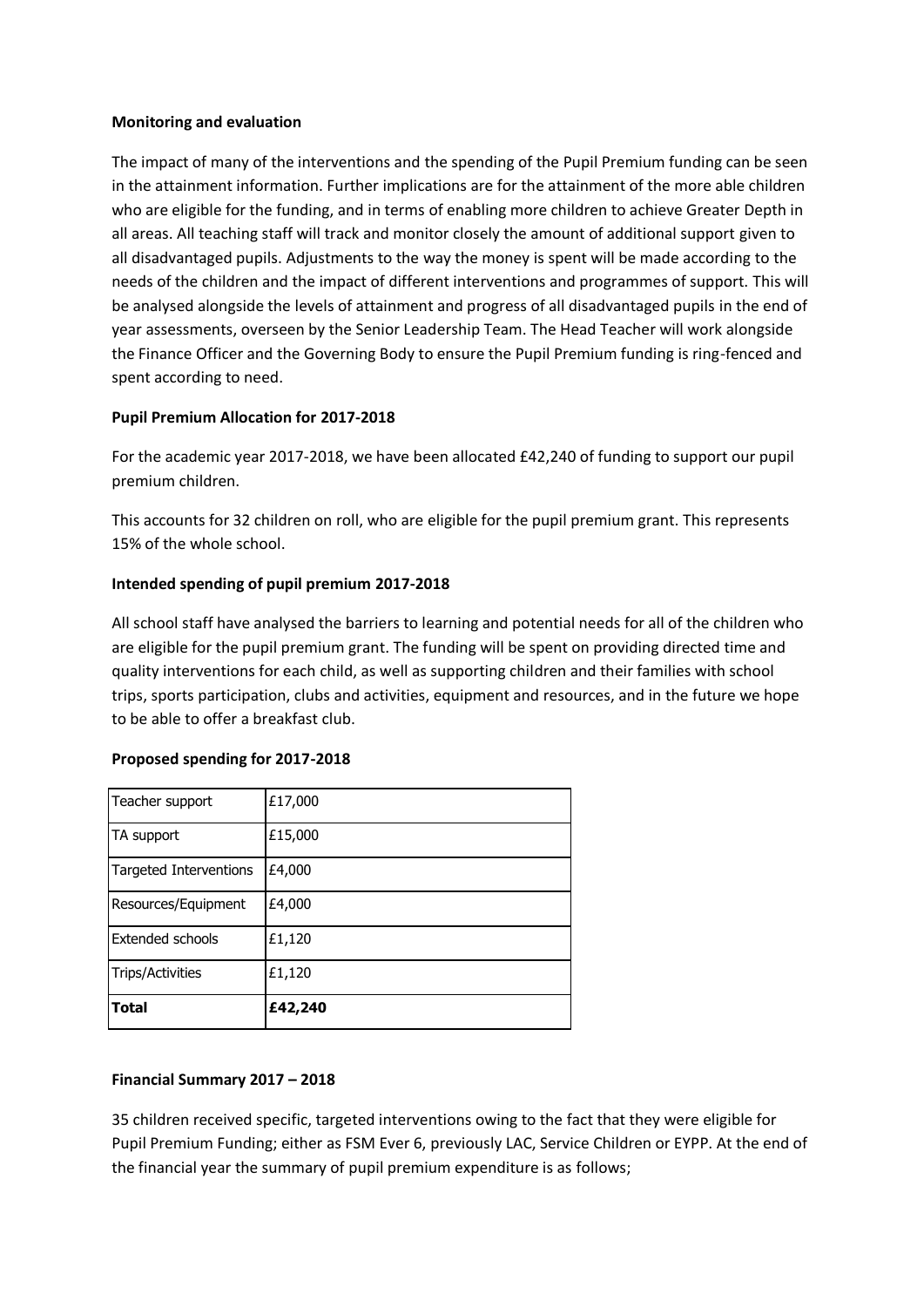| <b>Class Support intervention</b> | £33,027.86 |
|-----------------------------------|------------|
| FSM & milk                        | £7,653.37  |
| Seasons for Growth                | £499       |
| Booster supplier                  | £149.94    |
| <b>Training</b>                   | £180       |
| Resources                         | £69.99     |
| Pastoral support                  | £865.33    |
| Total                             | £42,445.48 |

# **Attainment of disadvantaged pupils.**

Key Stage 1 Assessment Results 2017-2018

Pupils achieving the Expected Level and above

|                               | Reading | Writing | Maths |
|-------------------------------|---------|---------|-------|
| Pupil premium children        | 86%     | 86%     | 86%   |
| Non-pupil premium<br>children | 65%     | 70%     | 80%   |
| All children                  | 70%     | 74%     | 85%   |

# Pupils achieving at Greater Depth

|                               | Reading | Writing | Maths |
|-------------------------------|---------|---------|-------|
| Pupil premium children        | 0%      | 0%      | 0%    |
| Non-pupil premium<br>children | 30%     | 20%     | 20%   |
| All children                  | 22%     | 15%     | 15%   |

# Key Stage 2 Assessment Results 2017-2018

Pupils achieving the Expected Level or above

|                               | Reading | Writing | Maths | Maths, Reading<br>and Writing<br>Combined | Grammar,<br>Punctuation<br>and Spelling |
|-------------------------------|---------|---------|-------|-------------------------------------------|-----------------------------------------|
| Pupil premium children        | 29%     | 29%     | 29%   | 14%                                       | 14%                                     |
| Non-pupil premium<br>children | 79%     | 75%     | 58%   | 63%                                       | 71%                                     |
| All children                  | 67%     | 65%     | 55%   | 52%                                       | 58%                                     |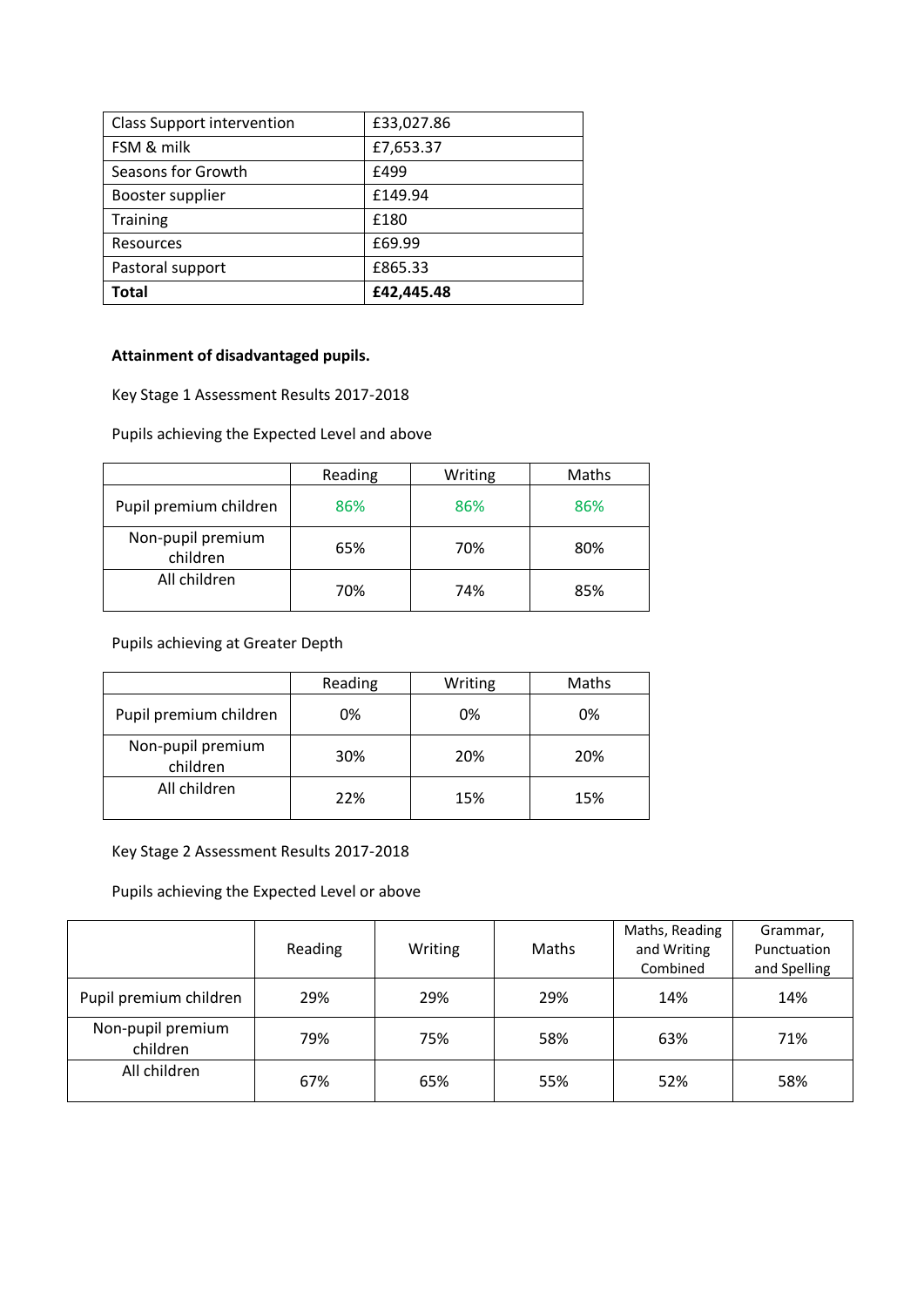#### Pupils achieving at Greater Depth

|                               | Reading | Writing | Maths | Maths, Reading<br>and Writing<br>Combined | Grammar,<br>Punctuation<br>and Spelling |
|-------------------------------|---------|---------|-------|-------------------------------------------|-----------------------------------------|
| Pupil premium children        | 14%     | 0%      | 14%   | 0%                                        | 14%                                     |
| Non-pupil premium<br>children | 29%     | 21%     | 8%    | 8%                                        | 25%                                     |
| All children                  | 26%     | 16%     | 10%   | 7%                                        | 23%                                     |

Internal Data across the school for expected or above and for exceeding

| Reading | All | PP   |
|---------|-----|------|
| Year 1  | 84% | 80%  |
| Year 2  | 70% | 86%  |
| Year 3  | 74% | 63%  |
| Year 4  | 85% | 100% |
| Year 5  | 90% | 100% |
| Year 6  | 74% | 43%  |

| Writing | All | PP   |
|---------|-----|------|
| Year 1  | 60% | 60%  |
| Year 2  | 74% | 86%  |
| Year 3  | 78% | 63%  |
| Year 4  | 85% | 100% |
| Year 5  | 72% | 75%  |
| Year 6  | 61% | 14%  |

| All | PP   |
|-----|------|
| 77% | 80%  |
| 85% | 100% |
| 74% | 63%  |
| 77% | 100% |
| 79% | 75%  |
| 68% | 43%  |
|     |      |

| All | PP  |
|-----|-----|
| 33% | 60% |
| 22% | 0%  |
| 26% | 0%  |
| 42% | 50% |
| 38% | 0%  |
| 23% | 0%  |
|     |     |
| All | PP  |
| 13% | 0%  |
| 15% | 0%  |
| 19% | 0%  |
| 27% | 0%  |
| 24% | 0%  |
| 16% | 0%  |
|     |     |
| All | PP  |
| 27% | 40% |
| 15% | 0%  |
| 37% | 13% |
| 39% | 50% |
| 41% | 0%  |
| 10% | 0%  |
|     |     |

The analysis of this shows that in many year groups, especially Years 1, 2, 4 and 5, PP children were very well supported to achieve the expected standard. Interventions focused heavily on enabling PP children to keep up with their peers by providing them with additional time and adult support to overlearn, revise, make links and consolidate learning. Other successful interventions were the pastoral support and specific program Seasons for Growth which produced soft data in terms of the impact on pupils' emotional, social and mental wellbeing.